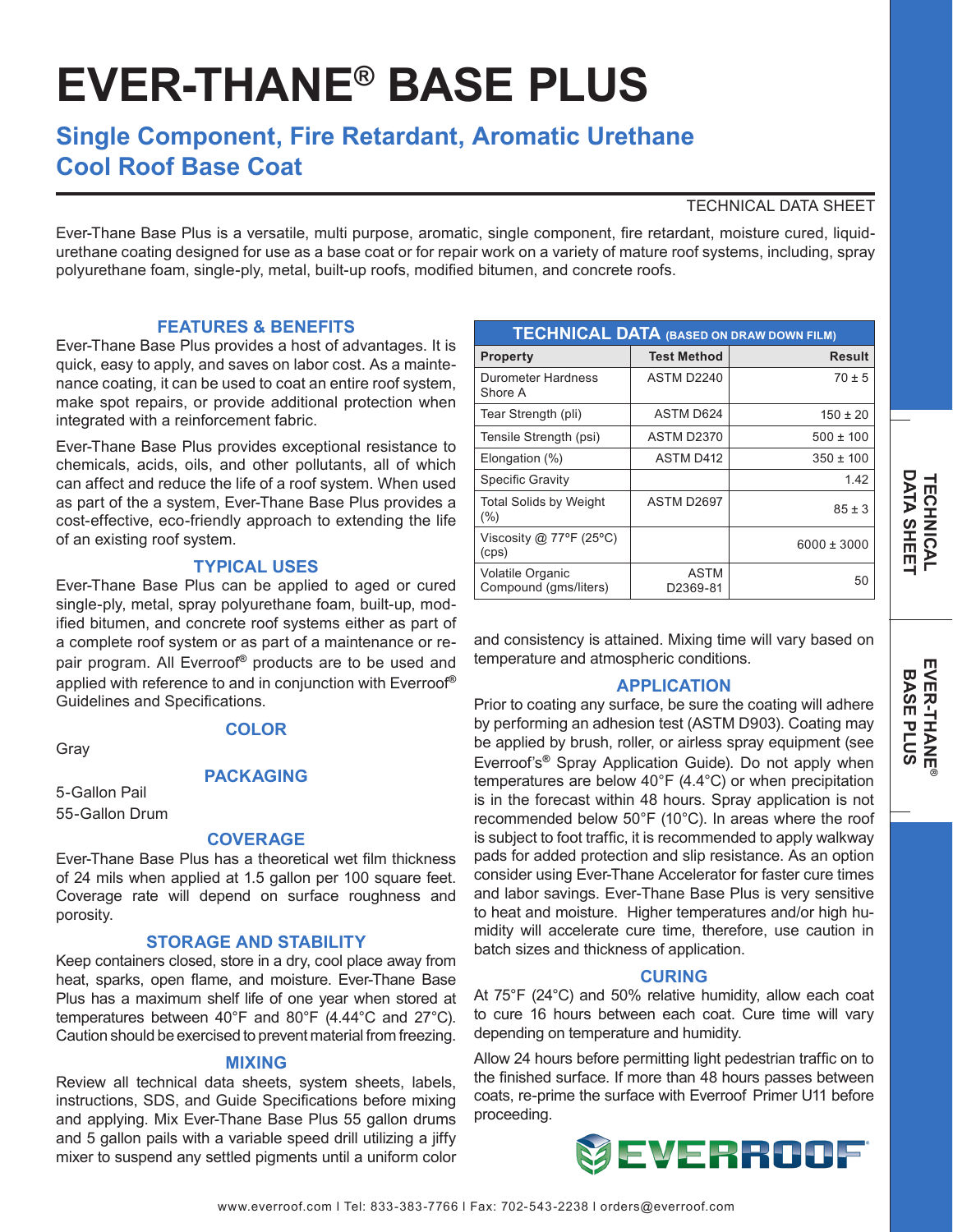Please read all information in the general guidelines, technical data sheets, application guide, and safety data sheets (SDS) before applying material. Published technical data and instructions are subject to change without notice.

Uncured Ever-Thane Base Plus is very sensitive to heat and moisture. Higher temperatures and/or high humidity will accelerate the cure time. Low temperatures and/or low humidity will extend the cure time. Use caution in batch sizes and thickness of application.

If accelerated curing is required, add one quart (0.95 liter) of Ever-Thane Accelerator in a 5 gallon pail Ever-Thane Base Plus and mix thoroughly. This accelerated Ever-Thane Base Plus will cure in 6-8 hours at 75°F (24°C) and 50% relative humidity. The re-coat time with accelerator is reduced to 24 hours. If the re-coat window has passed, then solvent wipe the surface with VOC compliant solvent and re-prime surface with Everroof Primer U11 before proceeding to the next coat.

#### **MAINTENANCE**

Periodic maintenance of Everroof**®** Roofing Systems ensures extended performance and reduces life cycle costs.

#### **TECHNICAL SERVICES**

Additional information, product brochures, and guide specifications are available. Roof energy evaluations, life cycle cost analysis, and other roof management services are also available from an Everroof**®** Technical Consultant.

#### **PERSONAL PROTECTIVE EQUIPMENT**

Since Ever-Thane Base Plus is atomized into a very fine particle distribution during spray application, it is essential that maximum effort is made to protect the spray applicator and others near the workplace from undue exposure.

The best form of protection against organic solvents is the use of Type C organic vapor cartridge respirators. To prevent excessive skin contact with the sprayed product, we recommend use of fabric coveralls and neoprene or other resistant gloves. Wear OSHA-approved protective goggles.

#### **JOB-SITE PROTECTION**

Overspray from Ever-Thane Base Plus can carry considerable distances and attention should be given to the following:

- 1. Post warning signs a minimum of 100 feet from the work area.
- 2. Cover all intake vents near the work area.
- 3. Minimize or exclude all personnel not directly involved with the spray application.
- 4. No welding, smoking or open flames.
- 5. Have  $\mathsf{CO}_2$  or other dry chemical fire extinguisher

available at the job-site.

6. Provide adequate ventilation.

#### **HEALTH AND SAFETY**

Everroof**®** is committed to the health and safety of our customers. Everroof**®** products shall only be installed by certified contractors. Applicators are required to follow all proper handling, safety and installation procedures. Safety Data Sheets (SDS) are available on this material. Any individual who may come in contact with these products should read and understand the SDS.

#### **VAPOR INHALATION**

Effects of overexposure to vapor are characterized by nasal and respiratory irritation, dizziness, nausea, headache, fatigue, possible unconsciousness or even asphyxiation. Vapor inhalation problems are characterized by coughing, shortening of breath and tightness in the chest. Anyone exhibiting these types of symptoms should be immediately removed from the workplace and administered oxygen or fresh air. If the condition is prolonged or extreme, SUMMON EMERGENCY TRAINED MEDICAL ATTENTION IMMEDIATELY.

#### **SKIN CONTACT**

Skin contact with liquid components can result in a rash or other irritation. Wash the affected skin area with water. Wipe residual liquid from the skin with a clean cloth, then wipe the affected area with 30% solution of rubbing alcohol. Follow the alcohol wipe with repeated washings with soap and water. If a rash or other irritation develops, see a physician.

#### **EYE CONTACT**

Eye Contact with liquid or sprayed components can result in corneal burns or abrasions. Upon exposure, eyes should be flushed with water for an extensive period. SUMMON EMERGENCY TRAINED MEDICAL ATTENTION IMMEDIATELY.